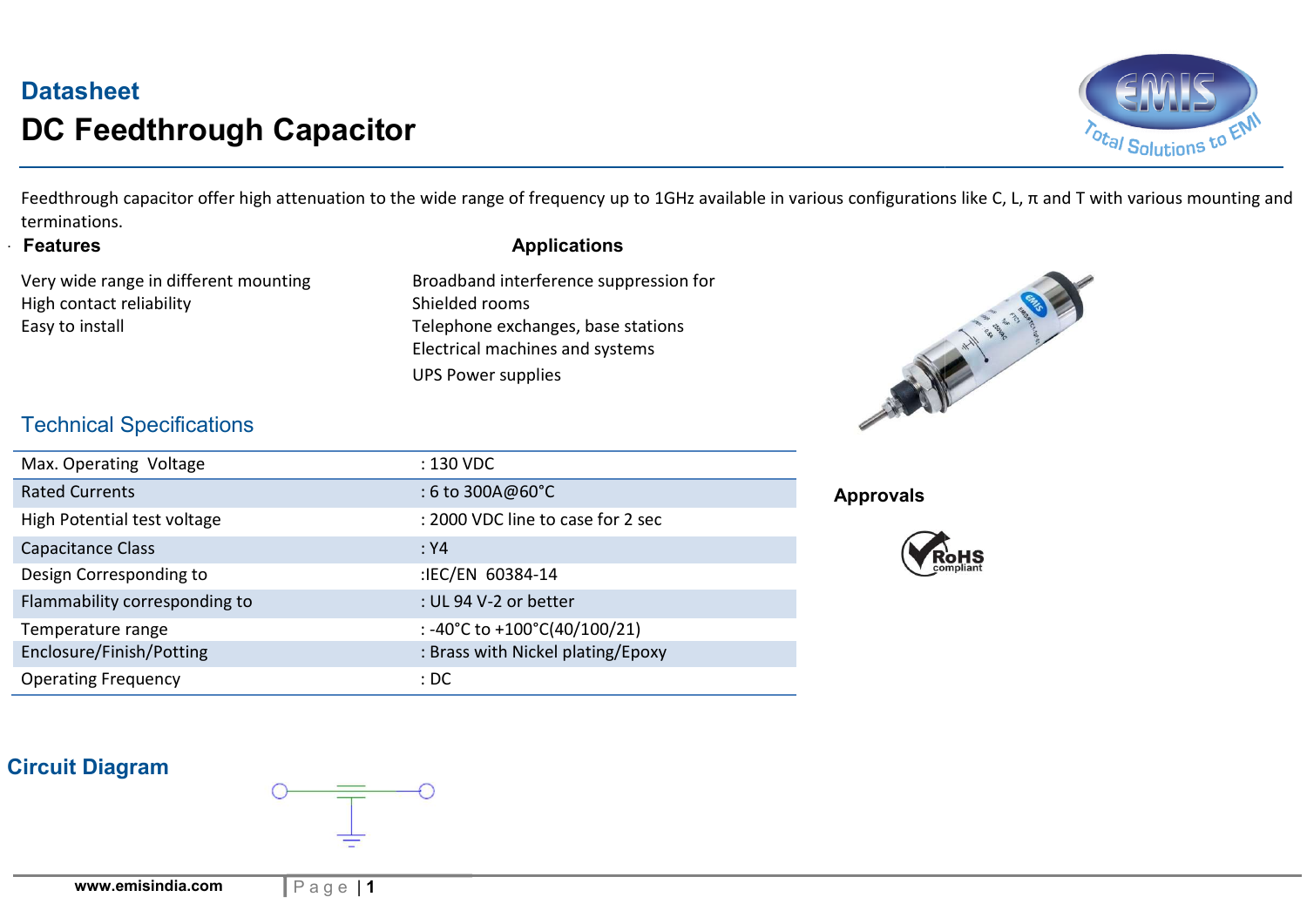## **Selection Table**

| <b>Ordering code</b> | <b>Current rating</b><br>@60°C | LeakageCurrent*<br>@130 VAC/50Hz (mA) | Capacitance<br>(nF) | A   | В  | C  | D  | E  | F. | <b>T1</b>      | <b>T2</b>       | М    | N    |
|----------------------|--------------------------------|---------------------------------------|---------------------|-----|----|----|----|----|----|----------------|-----------------|------|------|
| FTCDC-N00220-006A    | 6A                             | 0.11                                  | 2.2                 | 64  | 20 | 20 | 10 | 20 | 13 | M <sub>3</sub> | M10             | 10.3 | 10.3 |
| FTCDC-N00220-010A    | 10A                            |                                       |                     | 64  | 20 | 20 | 10 | 20 | 13 | M <sub>3</sub> | M10             | 10.3 | 10.3 |
| FTCDC-N0047-006A     | 6A                             | 0.24                                  | 4.7                 | 64  | 20 | 20 | 10 | 20 | 13 | M <sub>3</sub> | M10             | 10.3 | 10.3 |
| FTCDC-N0047-010A     | 10A                            |                                       |                     | 64  | 20 | 20 | 10 | 20 | 13 | M <sub>3</sub> | M10             | 10.3 | 10.3 |
| FTCDC-N01000-006A    | 6A                             | 0.5                                   | 10nF                | 64  | 20 | 20 | 10 | 20 | 13 | M <sub>3</sub> | M10             | 10.3 | 10.3 |
| FTCDC-N01000-010A    | 10A                            |                                       |                     | 64  | 20 | 20 | 10 | 20 | 13 | M <sub>3</sub> | M10             | 10.3 | 10.3 |
| FTCDC-N01000-016A    | 16A                            |                                       |                     | 73  | 20 | 20 | 12 | 24 | 17 | M <sub>4</sub> | M12             | 12.3 | 12.3 |
| FTCDC-N01000-032A    | 32A                            |                                       |                     | 79  | 20 | 20 | 12 | 27 | 17 | M <sub>5</sub> | M12             | 12.3 | 12.3 |
| FTCDC-N01000-063A    | 63A                            |                                       |                     | 98  | 25 | 25 | 14 | 33 | 22 | M <sub>6</sub> | M16             | 16.3 | 14.3 |
| FTCDC-N01000-075A    | 75A                            |                                       |                     | 106 | 25 | 25 | 14 | 37 | 22 | M8             | M16             | 16.3 | 14.3 |
| FTCDC-N02200-016A    | 16A                            | 1.1                                   | 22nF                | 73  | 28 | 20 | 12 | 24 | 17 | M <sub>4</sub> | M12             | 12.3 | 12.3 |
| FTCDC-N02200-032A    | 32A                            |                                       |                     | 79  | 28 | 20 | 12 | 27 | 17 | M <sub>5</sub> | M12             | 12.3 | 12.3 |
| FTCDC-N02200-063A    | 63A                            |                                       |                     | 98  | 32 | 25 | 14 | 33 | 24 | M <sub>6</sub> | M16             | 16.3 | 14.3 |
| FTCDC-N02200-075A    | 75A                            |                                       |                     | 108 | 32 | 25 | 16 | 37 | 27 | M8             | M20             | 20.3 | 18.3 |
| FTCDC-N04700-016A    | 16A                            | 2.4                                   | 47nF                | 78  | 25 | 25 | 12 | 24 | 17 | M4             | M12             | 12.3 | 12.3 |
| FTCDC-N04700-032A    | 32A                            |                                       |                     | 84  | 25 | 25 | 12 | 27 | 17 | M <sub>5</sub> | M12             | 12.3 | 12.3 |
| FTCDC-N04700-063A    | 63A                            |                                       |                     | 108 | 25 | 35 | 14 | 33 | 24 | M <sub>6</sub> | M16             | 16.3 | 14.3 |
| FTCDC-N04700-075A    | 75A                            |                                       |                     | 118 | 32 | 35 | 16 | 37 | 25 | M8             | M20             | 20.3 | 18.3 |
| FTCDC-N04700-100A    | 100A                           |                                       |                     | 118 | 32 | 35 | 16 | 37 | 25 | M8             | M20             | 20.3 | 18.3 |
| FTCDC-N10000-016A    | 16A                            | 5                                     | 100 <sub>n</sub> F  | 80  | 32 | 25 | 14 | 24 | 24 | M4             | M16             | 16.3 | 14.3 |
| FTCDC-N10000-032A    | 32A                            |                                       |                     | 86  | 32 | 25 | 14 | 27 | 24 | M <sub>5</sub> | M16             | 16.3 | 14.3 |
| FTCDC-N10000-063A    | 63A                            |                                       |                     | 108 | 32 | 35 | 14 | 33 | 24 | M <sub>6</sub> | M16             | 16.3 | 14.3 |
| FTCDC-N10000-075A    | 75A                            |                                       |                     | 118 | 32 | 35 | 16 | 37 | 27 | M8             | M20             | 20.3 | 18.3 |
| FTCDC-N10000-100A    | 100A                           |                                       |                     | 118 | 32 | 35 | 16 | 37 | 27 | M8             | M20             | 20.3 | 18.3 |
| FTCDC-N10000-150A    | 150A                           |                                       |                     | 134 | 38 | 35 | 19 | 45 | 32 | M10            | M24             | 24.3 | 22.3 |
| FTCDC-N10000-200A    | 200A                           |                                       |                     | 134 | 38 | 35 | 19 | 45 | 32 | M10            | M <sub>24</sub> | 24.3 | 22.3 |
| FTCDC-N10000-250A    | 250A                           |                                       |                     | 153 | 38 | 44 | 19 | 50 | 36 | M12            | M <sub>24</sub> | 24.3 | 22.3 |
| FTCDC-N10000-300A    | 300A                           |                                       |                     | 165 | 38 | 44 | 19 | 55 | 36 | M16            | M27             | 27.3 | 25.3 |
| FTCDC-N22000-016A    | 16A                            | 11                                    | 220 <sub>nF</sub>   | 80  | 32 | 25 | 14 | 24 | 24 | M <sub>4</sub> | M16             | 16.3 | 14.3 |
| FTCDC-N22000-032A    | 32A                            |                                       |                     | 86  | 32 | 25 | 14 | 27 | 24 | M <sub>5</sub> | M16             | 16.3 | 14.3 |
| FTCDC-N22000-063A    | 63A                            |                                       |                     | 108 | 32 | 35 | 14 | 33 | 24 | M <sub>6</sub> | M16             | 16.3 | 14.3 |
| FTCDC-N22000-075A    | 75A                            |                                       |                     | 118 | 32 | 35 | 16 | 37 | 27 | M8             | M20             | 20.3 | 18.3 |
| FTCDC-N22000-100A    | 100A                           |                                       |                     | 118 | 32 | 35 | 16 | 37 | 27 | M8             | M20             | 20.3 | 18.3 |
| FTCDC-N22000-150A    | 150A                           |                                       |                     | 134 | 38 | 35 | 19 | 45 | 32 | M10            | M24             | 24.3 | 22.3 |
| FTCDC-N22000-200A    | 200A                           |                                       |                     | 134 | 38 | 35 | 19 | 45 | 32 | M10            | M24             | 24.3 | 22.3 |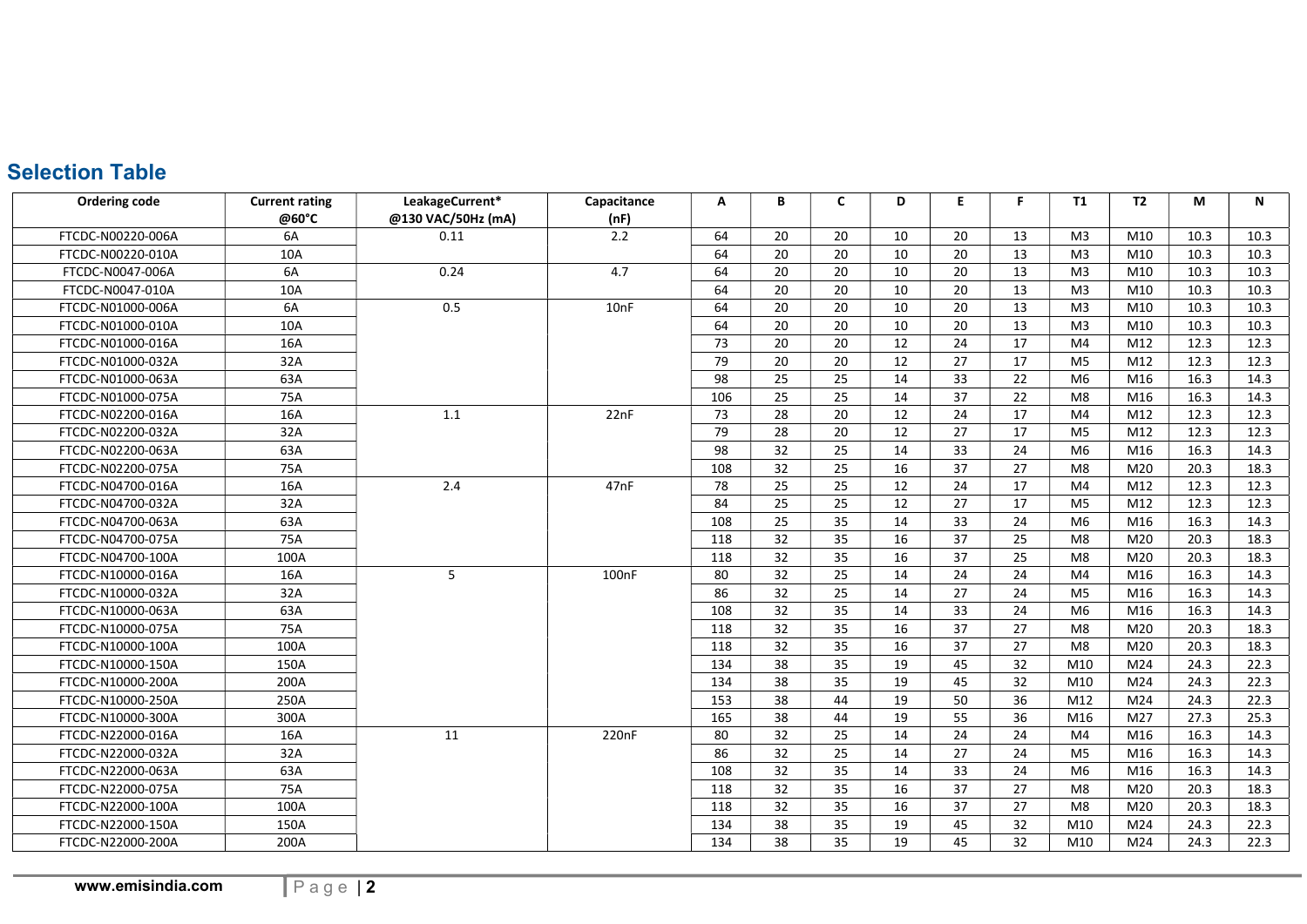| Ordering code     | <b>Current rating</b><br>@60°C | LeakageCurrent*<br>@130 VAC/50Hz (mA) | Capacitance<br>(nF) | A   | В  | C  | D  | E. | F.              | T1             | T2  | М    | N    |
|-------------------|--------------------------------|---------------------------------------|---------------------|-----|----|----|----|----|-----------------|----------------|-----|------|------|
| FTCDC-N22000-250A | 250A                           | 11                                    | 220nF               | 153 | 38 | 44 | 19 | 50 | 36              | M12            | M24 | 24.3 | 22.3 |
| FTCDC-N22000-300A | 300A                           |                                       |                     | 165 | 38 | 44 | 21 | 55 | 36              | M16            | M27 | 27.3 | 25.3 |
| FTCDC-N47000-063A | 63A                            | 23.5                                  | 470nF               | 117 | 25 | 44 | 14 | 33 | 22              | M <sub>6</sub> | M16 | 16.3 | 14.3 |
| FTCDC-N47000-075A | 75A                            |                                       |                     | 127 | 25 | 44 | 14 | 37 | 22              | M8             | M20 | 20.3 | 18.3 |
| FTCDC-N47000-100A | 100A                           |                                       |                     | 127 | 25 | 44 | 16 | 37 | 22              | M8             | M20 | 20.3 | 18.3 |
| FTCDC-N47000-150A | 150A                           |                                       |                     | 143 | 32 | 44 | 16 | 45 | 27              | M10            | M24 | 24.3 | 22.3 |
| FTCDC-N47000-200A | 200A                           |                                       |                     | 143 | 32 | 44 | 19 | 45 | 27              | M10            | M24 | 24.3 | 22.3 |
| FTCDC-N47000-250A | 250A                           |                                       |                     | 163 | 38 | 54 | 19 | 50 | $\overline{36}$ | M12            | M24 | 24.3 | 22.3 |
| FTCDC-N47000-300A | 300A                           |                                       |                     | 175 | 38 | 54 | 21 | 55 | 36              | M16            | M27 | 27.3 | 25.3 |
| FTCDC-01000N-063A | 63A                            | 50                                    | 1000nF              | 127 | 32 | 55 | 14 | 33 | 27              | M <sub>6</sub> | M16 | 16.3 | 14.3 |
| FTCDC-01000N-075A | 75A                            |                                       |                     | 137 | 32 | 55 | 16 | 37 | 27              | M8             | M20 | 20.3 | 18.3 |
| FTCDC-01000N-100A | 100A                           |                                       |                     | 137 | 32 | 55 | 16 | 37 | 27              | M8             | M20 | 20.3 | 18.3 |
| FTCDC-01000N-150A | 150A                           |                                       |                     | 153 | 32 | 55 | 19 | 45 | 40              | M10            | M24 | 24.3 | 22.3 |
| FTCDC-01000N-200A | 200A                           |                                       |                     | 153 | 32 | 55 | 19 | 45 | 40              | M10            | M24 | 24.3 | 22.3 |
| FTCDC-01000N-250A | 250A                           |                                       |                     | 174 | 32 | 65 | 19 | 50 | 40              | M12            | M24 | 24.3 | 22.3 |
| FTCDC-01000N-300A | 300A                           |                                       |                     | 186 | 38 | 65 | 21 | 55 | 46              | M16            | M27 | 27.3 | 25.3 |
| FTCDC-02200N-063A | 63A                            | 110                                   | 2200nF              | 129 | 32 | 54 | 14 | 33 | 27              | M <sub>6</sub> | M20 | 20.3 | 18.3 |
| FTCDC-02200N-075A | 75A                            |                                       |                     | 137 | 32 | 54 | 16 | 37 | 27              | M <sub>8</sub> | M20 | 20.3 | 18.3 |
| FTCDC-02200N-100A | 100A                           |                                       |                     | 137 | 32 | 54 | 16 | 37 | 27              | M8             | M20 | 20.3 | 18.3 |
| FTCDC-02200N-150A | 150A                           |                                       |                     | 153 | 38 | 54 | 19 | 45 | 40              | M10            | M24 | 24.3 | 22.3 |
| FTCDC-02200N-200A | 200A                           |                                       |                     | 153 | 38 | 54 | 19 | 45 | 40              | M10            | M24 | 24.3 | 22.3 |
| FTCDC-02200N-250A | 250A                           |                                       |                     | 174 | 38 | 65 | 19 | 50 | 40              | M12            | M27 | 27.3 | 25.3 |
| FTCDC-02200N-300A | 300A                           |                                       |                     | 186 | 38 | 65 | 21 | 55 | 46              | M16            | M32 | 32.3 | 30.3 |
| FTCDC-03300N-063A | 63A                            | 165                                   | 3300nF              | 129 | 32 | 54 | 16 | 33 | 27              | M <sub>6</sub> | M20 | 20.3 | 18.3 |
| FTCDC-03300N-075A | 75A                            |                                       |                     | 137 | 32 | 54 | 16 | 37 | 27              | M <sub>8</sub> | M20 | 20.3 | 18.3 |
| FTCDC-03300N-100A | 100A                           |                                       |                     | 137 | 32 | 54 | 16 | 37 | 27              | M8             | M20 | 20.3 | 18.3 |
| FTCDC-03300N-150A | 150A                           |                                       |                     | 153 | 38 | 54 | 19 | 45 | 40              | M10            | M24 | 24.3 | 22.3 |
| FTCDC-03300N-200A | 200A                           |                                       |                     | 153 | 38 | 54 | 19 | 45 | 40              | M10            | M24 | 24.3 | 22.3 |
| FTCDC-03300N-250A | 250A                           |                                       |                     | 174 | 38 | 65 | 19 | 50 | 40              | M12            | M27 | 27.3 | 25.3 |
| FTCDC-03300N-300A | 300A                           |                                       |                     | 186 | 38 | 65 | 21 | 55 | 46              | M16            | M32 | 32.3 | 30.3 |
| FTCDC-04700N-063A | 63A                            | 470                                   | 4700nF              | 145 | 38 | 70 | 16 | 33 | 27              | M <sub>6</sub> | M20 | 20.3 | 18.3 |
| FTCDC-04700N-075A | 75A                            |                                       |                     | 153 | 38 | 70 | 16 | 37 | 27              | M8             | M20 | 20.3 | 18.3 |
| FTCDC-04700N-100A | 100A                           |                                       |                     | 153 | 38 | 70 | 16 | 37 | 27              | M8             | M20 | 20.3 | 18.3 |
| FTCDC-04700N-150A | 150A                           |                                       |                     | 174 | 57 | 75 | 19 | 45 | 40              | M10            | M24 | 24.3 | 22.3 |
| FTCDC-04700N-200A | 200A                           |                                       |                     | 174 | 57 | 75 | 19 | 45 | 40              | M10            | M24 | 24.3 | 22.3 |
| FTCDC-04700N-250A | 250A                           |                                       |                     | 184 | 57 | 75 | 19 | 50 | 40              | M12            | M27 | 27.3 | 25.3 |
| FTCDC-04700N-300A | 300A                           |                                       |                     | 196 | 57 | 75 | 21 | 55 | 46              | M16            | M32 | 32.3 | 30.3 |